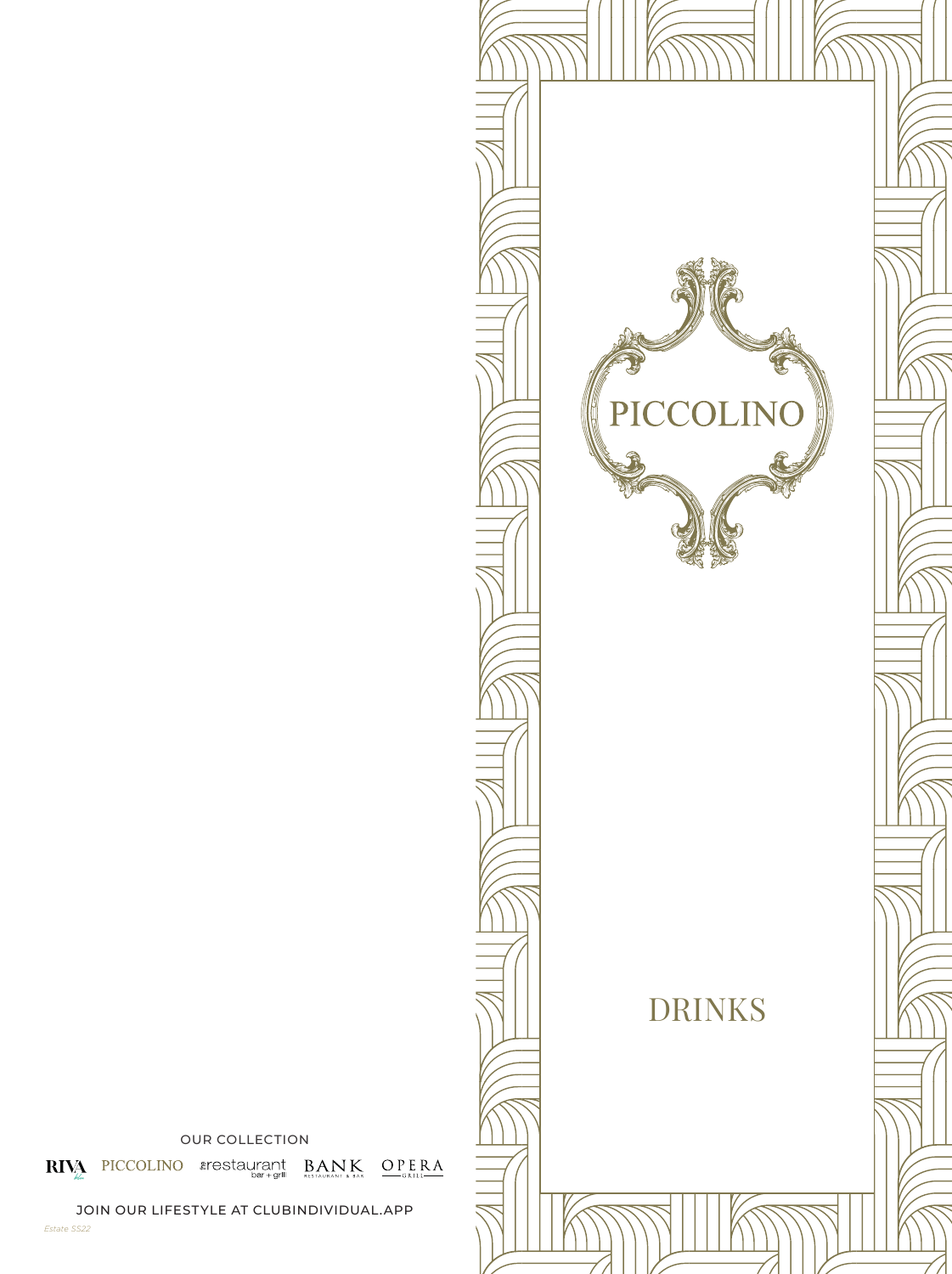## BY THE GLASS — SPIRITS

| <b>SPARKLING WINE</b>                     | 125ml Bottle  |
|-------------------------------------------|---------------|
| Prosecco Caneva Extra Dry<br>Veneto       | £8.00 £35.00  |
| Prosecco Rosé Caneva Extra Dry<br>Veneto  | £8.50 £36.50  |
| Franciacorta Satèn Brut<br>I ombardia     | £10.25 £48.00 |
| Champagne Castelnau Réserve Brut<br>Reims | f11.50 f56.00 |

| <b>WHITE WINE</b>                                             | 175ml | 250ml                  | <b>Bottle</b> |
|---------------------------------------------------------------|-------|------------------------|---------------|
| Grillo Serenata<br>Casa Girelli, Sicilia                      | £6.50 |                        | F8.50 F21.75  |
| Chardonnay Primi Soli<br>Cielo, Veneto                        | £6.75 |                        | £8.75 £25.50  |
| Pinot Grigio Sora Maria<br>Cielo, Veneto                      |       | £8.00 £10.00 £28.00    |               |
| Verdicchio dei Castelli di Jesi<br>Conti di Buscareto, Marche |       | £8.25 £10.50 £29.00    |               |
| Sauvignon Blanc TordelColle<br>Botter, Trentino               |       | £8.50 £10.75 £30.00    |               |
| Fiano del Salento<br>Masseria Settearchi, Puglia              | £8.75 |                        | £11.00 £32.00 |
| Gavi di Gavi La Soraja<br>La Caplana, Piemonte                |       | $£10.50$ £13.75 £41.00 |               |

| <b>ROSE WINE</b>                               |  | 175ml 250ml Bottle  |
|------------------------------------------------|--|---------------------|
| Rosé di Casa Mia<br>Colderove, Veneto          |  | £6.50 £8.50 £23.00  |
| Pinot Grigio Blush Punti Neri<br>Cielo, Veneto |  | £8.00 £10.00 £28.00 |
| Chateau St. Marguerite<br>Cru Classé, Provence |  | £9.50 £13.00 £38.00 |

| <b>RED WINE</b>                                      | 175ml | 250ml                  | <b>Bottle</b>       |
|------------------------------------------------------|-------|------------------------|---------------------|
| Nero d'Avola Serenata<br>Casa Girelli, Sicilia       | £6.50 |                        | £8.50 £21.75        |
| Sangiovese Fiori Sul Muro<br>Botter, Emilia-Romagna  | £6.75 |                        | £8.75 £23.50        |
| Merlot Brigantello<br>Botter, Veneto                 | F7.25 |                        | £9.25 £26.00        |
| Chianti Classico<br>Sant'Ilario, Toscana             |       | £8.25 £10.50 £30.00    |                     |
| Montepulciano Rosso Conero<br>Umani Ronchi, Marche   |       | £8.50 £10.75 £32.00    |                     |
| Pinot Nero Bericanto<br>Cantine Colli Berici, Veneto |       |                        | £9.75 £12.00 £35.50 |
| Barbera d'Asti La Soraia<br>La Caplana, Piemonte     |       | $£10.00$ £13.50 £39.00 |                     |

#### **WHISK(E)Y**

| The Famous Grouse             | £4.25 |
|-------------------------------|-------|
| Johnnie Walker Black Label    | £4.75 |
| Tullamore Dew                 | £4.75 |
| Jack Daniel's No.7            | £4.75 |
| Monkey Shoulder               | £4.85 |
| Maker's Mark                  | £4.85 |
| Woodford Reserve              | £4.95 |
| Jack Daniel's Single Barrel   | £5.15 |
| Highland Park 12yr            | £5.50 |
| Glenfiddich 12yr              | f5.75 |
| Laphroaig 10yr                | £5.75 |
| The Macallan 12yr Double Cask | £5.75 |
| Auchentoshan 3 Wood           | £5.95 |

#### **COGNAC & ARMAGNAC**

| Courvoisier VS                  | £4.50  |
|---------------------------------|--------|
| Remy Martin VSOP                | £4.95  |
| Baron de Sigognac Armagnac VSOP | £5.15  |
| Remy XO                         | £14.15 |

| <b>AMARI</b>          | 35ml  |
|-----------------------|-------|
|                       |       |
| Amaro Averna          | £5.15 |
| Amaro Del Capo        | £5.15 |
| <b>Fernet Branca</b>  | £5.15 |
| Amaro Montenegro      | £5.15 |
| Cocchi Vermouth Amaro | £5.15 |
| Amaro Villa Zarri     | £5.75 |
| Branca Menta          | £5.75 |
| Amaro Nonino          | f6.15 |
|                       |       |

|                   | <b>COFFEE &amp; TEA</b> |
|-------------------|-------------------------|
| Espresso          | £3.25 / £3.75           |
| Macchiato         | £3.50 / £3.80           |
| Cappuccino        | £3.95                   |
| Caffè Latte       | £3.95                   |
| Flat White        | £3.75                   |
| Caffè Mocha       | £4.15                   |
| Americano         | £3.75                   |
| Hot chocolate     | £4.15                   |
| Selection of teas | F350                    |

A discretionary service charge will be added to your bill, 100% of this service charge will go to our team. Please always inform your server of any allergies before placing your order as not all ingredients can be listed and we cannot guarantee the total absence of allergens in our drinks or cocktails. Detailed allergen information is available at piccolinorestaurants.com/allergens. Detailed calorie information is available on request.

**EV** Organic Wine

All by the glass wines are available in 125ml.

Spirits are served in measures of 25ml unless stipulated or a 50ml serve is requested.



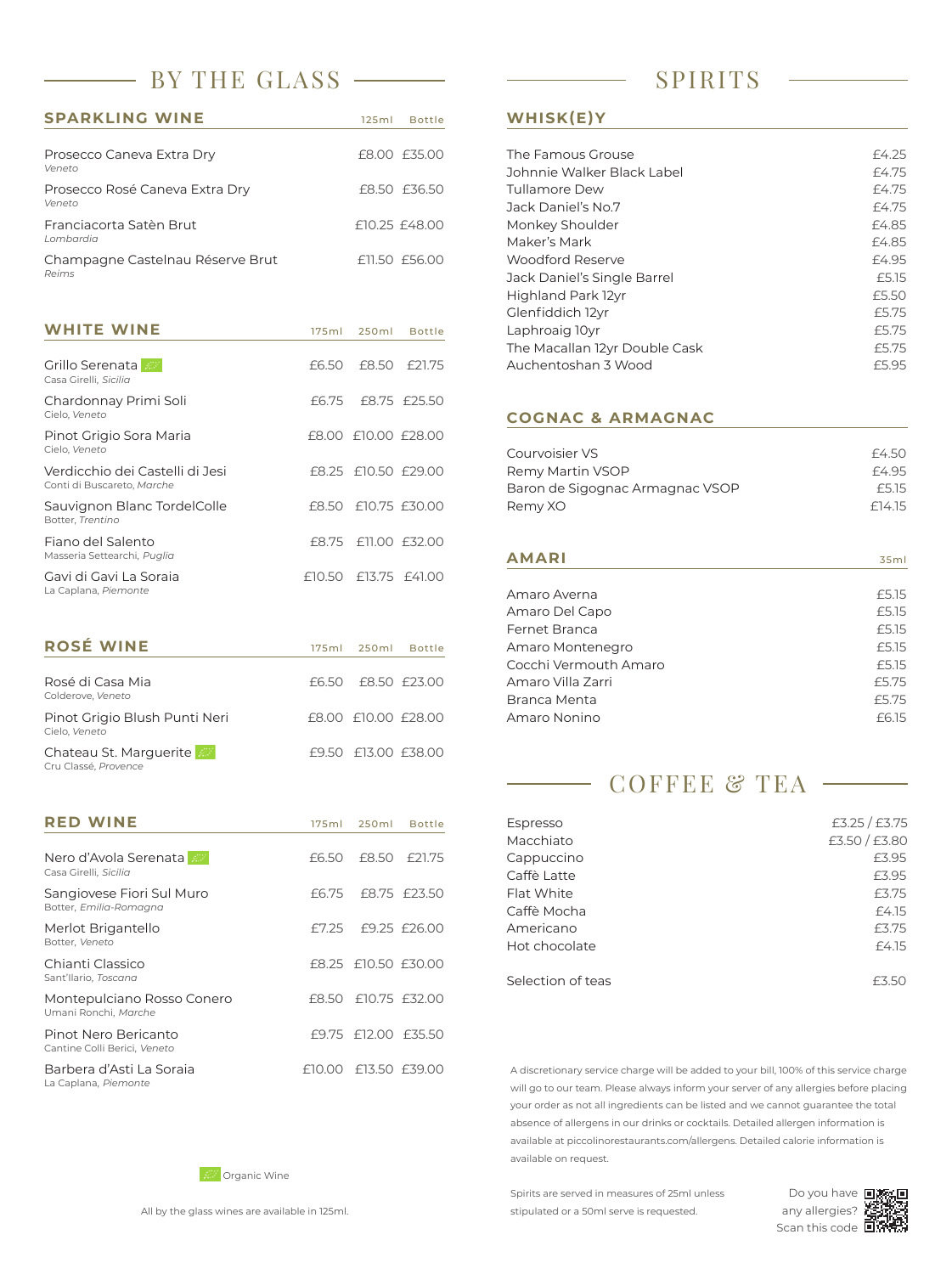### SPIRITS

#### **VODKA**

| Finlandia         | £4.25 |
|-------------------|-------|
| Ketel One Citroen | £4.75 |
| Belvedere         | £5.15 |
| Reyka             | £5.15 |
| <b>Grey Goose</b> | £5.50 |
|                   |       |

#### **GIN**

| Hayman's London Dry          | £4.15 |
|------------------------------|-------|
| Hayman's Sloe                | £4.15 |
| Berto                        | £4.75 |
| Bombay Sapphire              | £4.75 |
| Martin Miller's              | £4.75 |
| Arber Pineapple              | £4.85 |
| Arber Rhubarb                | £4.85 |
| Hendrick's                   | £4.95 |
| Malfy Arancia (Orange)       | £4.95 |
| Malfy Limone (Lemon)         | £4.95 |
| Malfy Rosa (Pink Grapefruit) | £4.95 |
| Pinkster                     | £4.95 |
| Roku                         | £4.95 |
| Whitley Neill Parma Violet   | £4.95 |
| Ginato Melograno             | £4.95 |
| Sabatini                     | £5.15 |
| Seven Hills                  | £5.15 |
| Villa Ascenti                | £5.15 |

#### **RUM**

| Bacardi Carta Blanca          | £4.25 |
|-------------------------------|-------|
| Bacardi Añejo Cuatro          | £4.50 |
| El Dorado 3yr                 | £4.75 |
| Old J Spiced                  | £4.75 |
| Old J Pineapple               | £4.75 |
| <b>Gosling's Black Seal</b>   | £4.95 |
| Koko Kanu                     | £4.95 |
| Bacardi Ocho                  | £5.15 |
| Diplomatico Reserva Exclusiva | £5.95 |
|                               |       |

#### **TEQUILA & MEZCAL**

| El Jimador Reposado | £4.75 |
|---------------------|-------|
| Tapatío Blanco      | F4.95 |
| Ilegal Mezcal Joven | £5.15 |
| Patron Silver       | £5.75 |

# BEER & CIDER

| Birra Moretti                       | half | aby 4.6% | £3.50 |
|-------------------------------------|------|----------|-------|
|                                     | pint | abv 4.6% | £5.95 |
|                                     |      |          |       |
| Birra Messina                       |      | aby 4.7% | £5.50 |
| Peroni Red                          |      | aby 4.7% | £5.50 |
| Peroni Nastro Azzuro (GF Available) |      | aby 5.1% | £5.50 |
| Birra Menabrea                      |      | aby 4.8% | £5.75 |
| Birra Ichnusa Non Filtrata          |      | aby 5.0% | £5.75 |
| Birra Morena Oro                    |      | aby 5.2% | £5.75 |
| Peroni Gran Riserva 500ml           |      | aby 6.6% | £6.15 |
| Moretti Zero                        |      | aby 0.0% | £4.75 |
|                                     |      |          |       |
| Magner's Irish Cider 568ml          |      | aby 4.5% | £6.15 |
| Guinness Original                   |      | aby 4.2% | £5.50 |
| Landlord Pale Ale 500ml             |      | aby 4.1% | £6.15 |
|                                     |      |          |       |

#### ZERO ALCOHOL $\begin{tabular}{lcccccc} \multicolumn{2}{c|}{\textbf{1} & \textbf{1} & \textbf{1} & \textbf{1} & \textbf{1} & \textbf{1} & \textbf{1} & \textbf{1} & \textbf{1} & \textbf{1} & \textbf{1} & \textbf{1} & \textbf{1} & \textbf{1} & \textbf{1} & \textbf{1} & \textbf{1} & \textbf{1} & \textbf{1} & \textbf{1} & \textbf{1} & \textbf{1} & \textbf{1} & \textbf{1} & \textbf{1} & \textbf{1} & \textbf{1} & \textbf{1} & \textbf{$

| <b>ZERO FRIENDS WITH BENEFITS</b><br>Raspberries & watermelon with passion fruit,<br>cranberry, pureed white peaches & lemon | £4.75 |
|------------------------------------------------------------------------------------------------------------------------------|-------|
| <b>ZERO VANILLA LAIKA</b><br>Apple, pear, blackberry, vanilla & lemon                                                        | £4.75 |
| <b>ZERO LAST MANGO IN PARIS</b>                                                                                              | £4.75 |

Mango & melon with apple, elderflower & lime

SOFT DRINKS

| Coca-Cola                                | 330ml | £3.75 |
|------------------------------------------|-------|-------|
| Diet Coke                                | 330ml | £3.75 |
| Coke Zero                                | 330ml | £3.75 |
| San Pellegrino Aranciata                 | 330ml | £3.75 |
| San Pellegrino Limonata                  | 330ml | £3.75 |
| San Pellegrino Pompelmo                  | 330ml | £3.75 |
| Premium soft drinks by Fever-Tree        | 200ml | £3.15 |
| Ginger Beer                              | 330ml | £3.50 |
| Fresh Orange Juice                       | 225ml | £3.95 |
| More juices:                             |       |       |
| Apple                                    | 250ml | £3.50 |
| Pineapple                                | 250ml | £3.50 |
| Tomato                                   | 200ml | £3.50 |
| Cranberry & Raspberry                    | 225ml | £3.50 |
| Pink Grapefruit                          | 200ml | £3.75 |
| Mango & Passion fruit                    | 200ml | £3.75 |
| Acqua Panna (Still mineral water)        | 500ml | £3.75 |
|                                          | 750ml | £4.95 |
| San Pellegrino (Sparkling mineral water) | 500ml | £3.75 |
|                                          | 750ml | £4.95 |